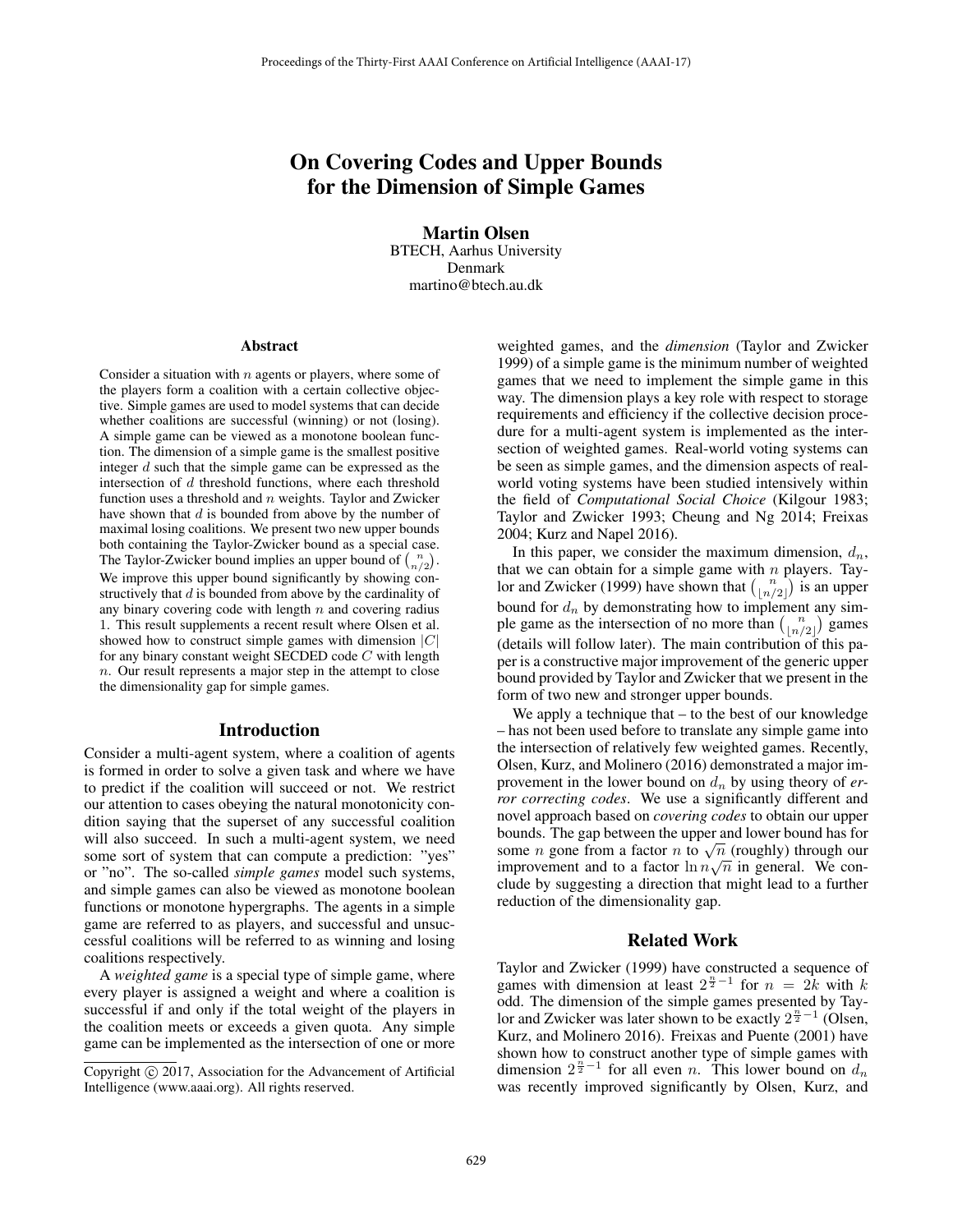Molinero (2016) by establishing a connection to the theory on error-correcting codes resulting in the following lower bound:

$$
d_n \ge \frac{1}{n} \binom{n}{\lfloor \frac{n}{2} \rfloor} \in 2^{n - o(n)} \quad . \tag{1}
$$

Here it might be useful to consider the following identity for comparison with the previous lower bound:

$$
\binom{n}{\lfloor \frac{n}{2} \rfloor} = (1 - o(1))\sqrt{\frac{2}{\pi n}} 2^n \tag{2}
$$

Kurz and Napel (2016) also present a general approach for the determination of lower bounds for the dimension of a simple game.

A maximal losing coalition in a simple game is a losing coalition that has the property that adding any player will turn it into a winning coalition. Let  $L^M$  denote the collection of maximal losing coalitions. Taylor and Zwicker (1999) demonstrate how to express any simple game as an intersection of at most  $|L^M|$  weighted games implying an  $|L^M|$ upper bound for  $d_n$ . Kurz and Napel (2016) provide heuristic algorithms based on integer linear programming for constructing a representation of a given simple game as an intersection of weighted games.

As mentioned earlier, the dimension of real-world voting systems has been the focus for several studies. The Amendment of the Canadian constitution (Kilgour 1983) and the US federal legislative system (Taylor and Zwicker 1993) have dimension 2. The voting systems of the Legislative Council of Hong Kong (Cheung and Ng 2014) and the Council of the European Union under its Treaty of Nice rules (Freixas 2004) have dimension 3. Kurz and Napel (2016) have established that the dimension of the voting system of the Council of the European Union under its Treaty of Lisbon rules is between 7 and 13368.

There are obviously alternative ways for representing simple games. The *codimension* (Freixas and Marciniak 2010) is the minimum number of weighted games it takes to represent a simple game as a union of weighted games. Considering arbitrary combinations of unions and intersections leads to the notion of *boolean dimension*, which is introduced and studied in (Faliszewski, Elkind, and Wooldridge 2009).

# Outline of the Paper

The next section introduces the notation and the formal definitions for simple games. We also give a brief introduction for readers not familiar with covering codes. The algorithm behind our first upper bound on  $d_n$  is then presented in two sections. The first of the sections demonstrates how the algorithm works, and the second section contains the technical details and proofs, including a formal statement of the upper bound in terms of a theorem. The second upper bound and our second theorem is then presented in a section, and finally, we wrap the paper up in the conclusion.

# Preliminaries

In this section, we introduce the concepts and definitions that we consider in the current paper. We start by presenting formal definitions for simple games. After that we give a brief introduction to covering codes.

### Simple Games

We now formally define simple games:

**Definition 1.** *A simple game*  $\Gamma = (N, W)$  *is a pair, where*  $N = \{1, \ldots, n\}$  *for some positive integer n and*  $W \subseteq 2^N$ *is a collection of subsets of* N *such that:*

- $\bullet \emptyset \notin W$
- $N \in W$
- $S \subseteq T \subseteq N$  and  $S \in W$  implies  $T \in W$

The members of  $N$  are referred to as players, and subsets of  $N$  are referred to as coalitions. A coalition is said to be winning if it is a member of  $W$ , and otherwise it is said to be losing. The first condition says that the coalition with no players loses, and the second condition ensures that the coalition containing all players wins. The third condition is the monotonicity condition that says that any superset of a winning coalition is also winning. The set of losing coalitions is denoted by  $L = 2^N \setminus W$ .

A coalition is a maximal losing coalition if it is losing and all of its supersets are winning. The collection of coalitions  $L^M \subset 2^{\tilde{N}}$  contains all the maximal losing coalitions. The collection of minimal winning coalitions  $W^m$  is defined accordingly. A simple game  $\Gamma$  can be defined by either of the sets  $W, L, W^m$  or  $L^M$ . As an example of the notation used in this paper, we write  $\Gamma(N, L^M)$  when  $\Gamma$  is a simple game with players  $N$  defined by the maximal losing coalitions  $L^M$ .

The weighted games, which form a proper subset of the simple games, are defined as follows:

**Definition 2.** *A simple game*  $\Gamma = (N, W)$  *is weighted if there exists a* quota  $q \in \mathbb{R}_+$  *and* weights  $w_1, w_2, \ldots, w_n \in$  $\mathbb{R}_+$  *such that*  $S \in W$  *if and only if*  $\sum_{i \in S} w_i \geq q$ *. In this case, we use the notation*  $\Gamma = [q; w_1, w_2, \ldots, w_n]$ *.* 

The intersection  $\Gamma_1 \cap \Gamma_2$  of the games  $\Gamma_1(N,W_1)$  and  $\Gamma_2(N,W_2)$  is the simple game with players N and  $W =$  $W_1 \cap W_2$ . We will illustrate the definitions by an example.

Example 1. *Imagine you have to pick a team to participate in a tug of war competition and that you have* 5 *candidates for your team:*  $N = \{1, 2, 3, 4, 5\}$ *. From experience, you know that a team will win the competition if and only if the team consists of at least* 3 *people with a total weight of* 300 *kg or more. The weights of the* 5 *candidates are* 80 *kg,* 92 *kg,* 120 *kg,* 65 *kg, and* 100 *kg respectively. You now play a simple game* Γ *that can be expressed as the intersection of two weighted games:*

$$
\Gamma = [3; 1, 1, 1, 1, 1] \cap [300; 80, 92, 120, 65, 100] .
$$

*In order to win the game* Γ*, you need two win in the two weighted games forming the intersection. As an example, the coalition* {1, <sup>2</sup>, <sup>4</sup>} *loses in* <sup>Γ</sup> *even though the coalition wins in the game* [3; 1, 1, 1, 1, 1]*. The coalition loses in* Γ*, because it loses in the game* [300; 80, 92, 120, 65, 100]*.*

As previously mentioned, Taylor and Zwicker (1999) have shown that any simple game can be expressed as the intersection of  $|L^M|$  weighted games: For any game Γ, we have  $\Gamma = \bigcap_{T \in L^M} \Gamma_T$ , where a coalition S wins in  $\Gamma_T$  if and only if  $S \nightharpoonup \nightharpoonup T$ . A weighted representation of  $\Gamma_T$  using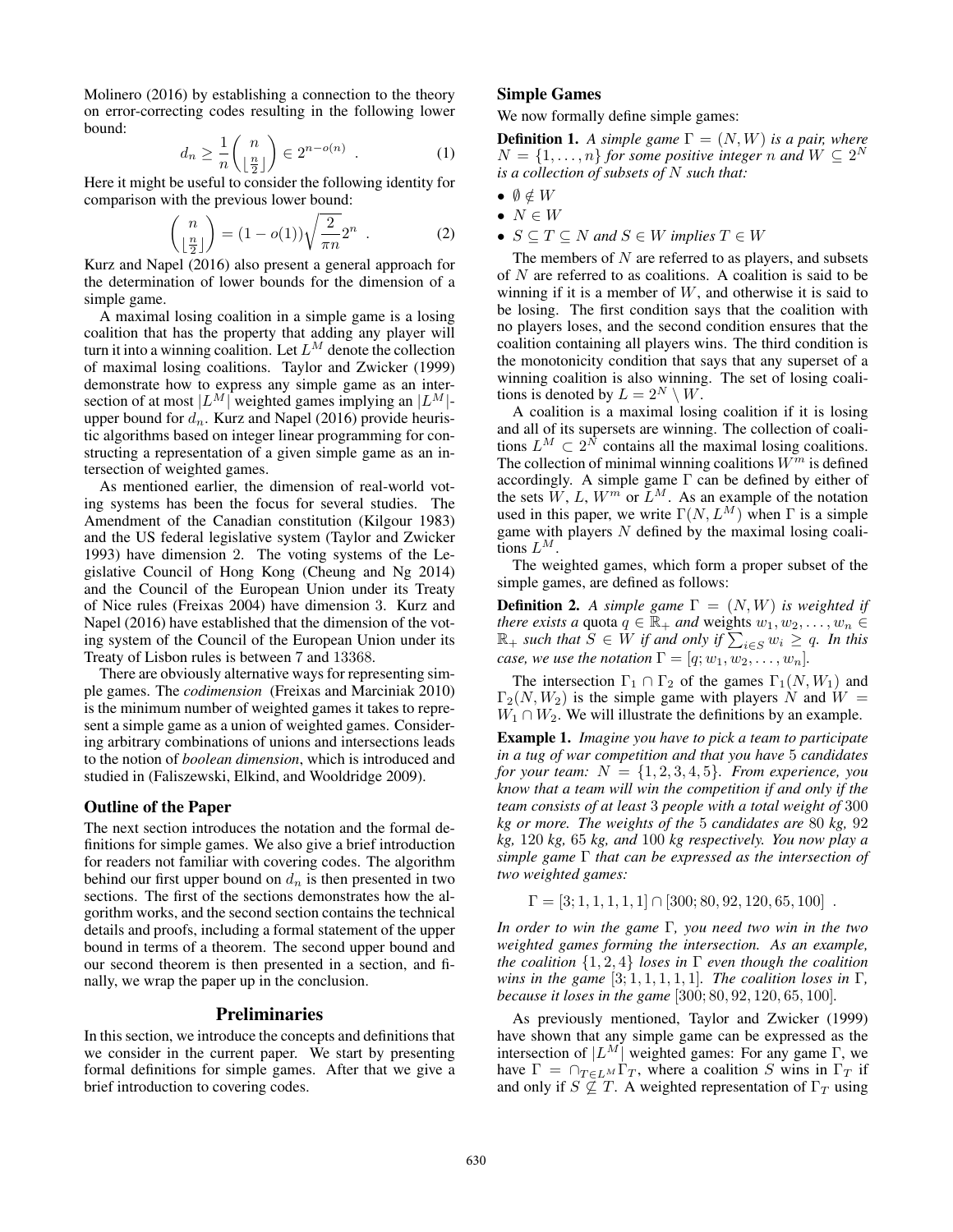weights 0 and 1 is given as follows: The game has quota 1 and a player in  $N \setminus T$  is assigned the weight 1, and all other players are assigned weight 0.

The dimension of a simple game can now be formally defined:

Definition 3. *The dimension* d *of a simple game* Γ *is the smallest positive integer such that*  $\Gamma = \bigcap_{i=1}^d \Gamma_i$ *, where the games*  $\Gamma_i$ *,*  $i \in \{1, 2, \ldots, d\}$ *, are weighted.* 

In this paper, we let  $d_n$  denote the maximum dimension that we can observe for a simple game with  $n$  players.

A maximal losing coalition cannot contain another maximal losing coalition, so we can apply Sperner's Lemma (Lubell 1966) and obtain the following upper bound on  $L^M$ :  $\left| L^M \right| \leq {\binom{n}{\lfloor n/2 \rfloor}}$  $\binom{n}{\lfloor n/2 \rfloor}$ . From the construction by Taylor and Zwicker, we conclude the following:

$$
d_n \le |L^M| \le \binom{n}{\lfloor \frac{n}{2} \rfloor} \tag{3}
$$

The main objective of this paper is to improve this upper bound.

We now illustrate the Taylor-Zwicker construction and the dimension concept by an example:

**Example 2.** Let the simple game  $\Gamma(N, L^M)$  be defined as *follows:*

$$
N = \{1, 2, 3, 4, 5, 6, 7\}
$$
  

$$
L^M = \{\{1, 2, 3\}, \{3, 4, 5, 6\}\}.
$$

*The coalition*  $\{1, 2\}$  *loses in*  $\Gamma$  *since*  $\{1, 2\} \subseteq \{1, 2, 3\}$ *. The coalition*  $\{1, 4\}$  *wins since*  $\{1, 4\} \nsubseteq \{1, 2, 3\}$  *and*  $\{1, 4\} \nsubseteq$ {3, <sup>4</sup>, <sup>5</sup>, <sup>6</sup>}*.*

*If we use the construction by Taylor and Zwicker, we get this representation of* Γ *as the intersection of two weighted games:*

$$
\Gamma = [1; 0, 0, 0, 1, 1, 1, 1] \cap [1; 1, 1, 0, 0, 0, 0, 1] .
$$

*The dimension of* Γ *is* 2 *since* Γ *cannot be weighted. We can realize this using a proof by contradiction that illustrates a classical way of establishing lower bounds for the dimension:*

*Assume that* Γ *was weighted with quota* q*. The coalitions* {1, <sup>2</sup>} *and* {4, <sup>5</sup>} *are both losing, so the total weight of the players in the coalitions must be strictly smaller than* 2q*. The two coalitions can exchange players and both win after the exchange:* {1, <sup>4</sup>} *and* {2, <sup>5</sup>}*. We now arrive at a contradiction, since the total weight of the players must be at least* 2q*.*

We now turn our attention to covering codes.

# Covering Codes

A binary *code* is technically a set of bit vectors. A bit vector  $x = x_1x_2...x_n \in \{0,1\}^n$  can be viewed as the coalition  $S_x = \{i \in N : x_i = 1\}$ . We will use this perspective and see a binary code as a collection of coalitions in order to align the notation of binary codes and simple games. The Hamming distance between two bit vectors is the number of coordinates, where the two bit vectors differ. Using the perspective just described, we can define the Hamming distance between two coalitions  $x$  and  $y$  as follows:

$$
d(x,y) = |x \setminus y| + |y \setminus x|.
$$

A binary *covering code* (Cohen et al. 1997) of length n and *covering radius* 1 can consequently be perceived as a collection  $\tilde{C} \subset 2^N$  of coalitions such that any coalition in  $2^N$  is within Hamming distance 0 or 1 from at least one member of  $C: \forall x \in 2^N \exists c \in C : d(x, c) \leq 1$ . As an example, covering codes have applications within data compression. In this paper,  $K_n$  denotes the minimum cardinality of a binary covering code of length  $n$  with covering radius 1.

Example 3. *The following set represents a binary covering code with length* 4 *and covering radius* 1*:*

$$
C = \{\{\}, \{4\}, \{1, 2, 3\}, \{1, 2, 3, 4\}\}\
$$

*As an example, the coalition* {2, <sup>4</sup>} *is covered by the coalition* {4} *in* <sup>C</sup>*, since the Hamming distance between these coalitions is* 1*.*

*It is not possible to cover all subsets of* {1, <sup>2</sup>, <sup>3</sup>, <sup>4</sup>} *with fewer coalitions, since we cannot cover more than*  $3 \cdot 5 = 15$ *coalitions with* 3 *coalitions, and there are* 16 *coalitions in total, so our example shows that*  $K_4 = 4$ *.* 

As we saw earlier, a coalition cannot cover more than  $n + 1$  other coalitions including itself within radius 1, so we need at least  $2^n/(n + 1)$  coalitions for a binary covering code with covering radius 1. The well-known Hamming codes (Berlekamp 2015) defined for  $n = 2^m - 1$  are socalled *perfect* codes that meet this lower bound. For  $n =$  $2<sup>m</sup>$ , we have the slightly smaller value in the denominator:  $K_n = 2^n/n$  (Østergård and Kaikkonen 1998). In general, it is hard to establish exact values for  $K_n$ , but it is not hard to prove the upper bound  $K_n \leq (\ln(n+1) + 1)2^n/(n+1)$ using a classical result<sup>1</sup> from Alon and Spencer (1992) on computing dominating sets.

# The First Upper Bound

From now on, any simple game will be defined using maximal losing coalitions. Given a simple game  $\Gamma(N, L^M)$ , we now present an algorithm producing a representation of Γ as an intersection of no more than  $K_n$  weighted games. In this section, we will show how the algorithm works step by step. Each step will contain a formal explanation, but we will also illustrate how each step works through an example. The technical details, including the proof of correctness, will follow in the next section.

The key idea for the algorithm is the result of a simple observation expressed by the following lemma:

<sup>&</sup>lt;sup>1</sup>Consider the graph, where we have a vertex for each coalition and an edge between two vertices if and only if the distance between the corresponding coalitions is 1. A covering code corresponds to a dominating set in this graph, where all vertices have degree *n*. Alon and Spencer present an upper bound for the size of such a dominating set. This upper bound is probably well-known within the coding theory community.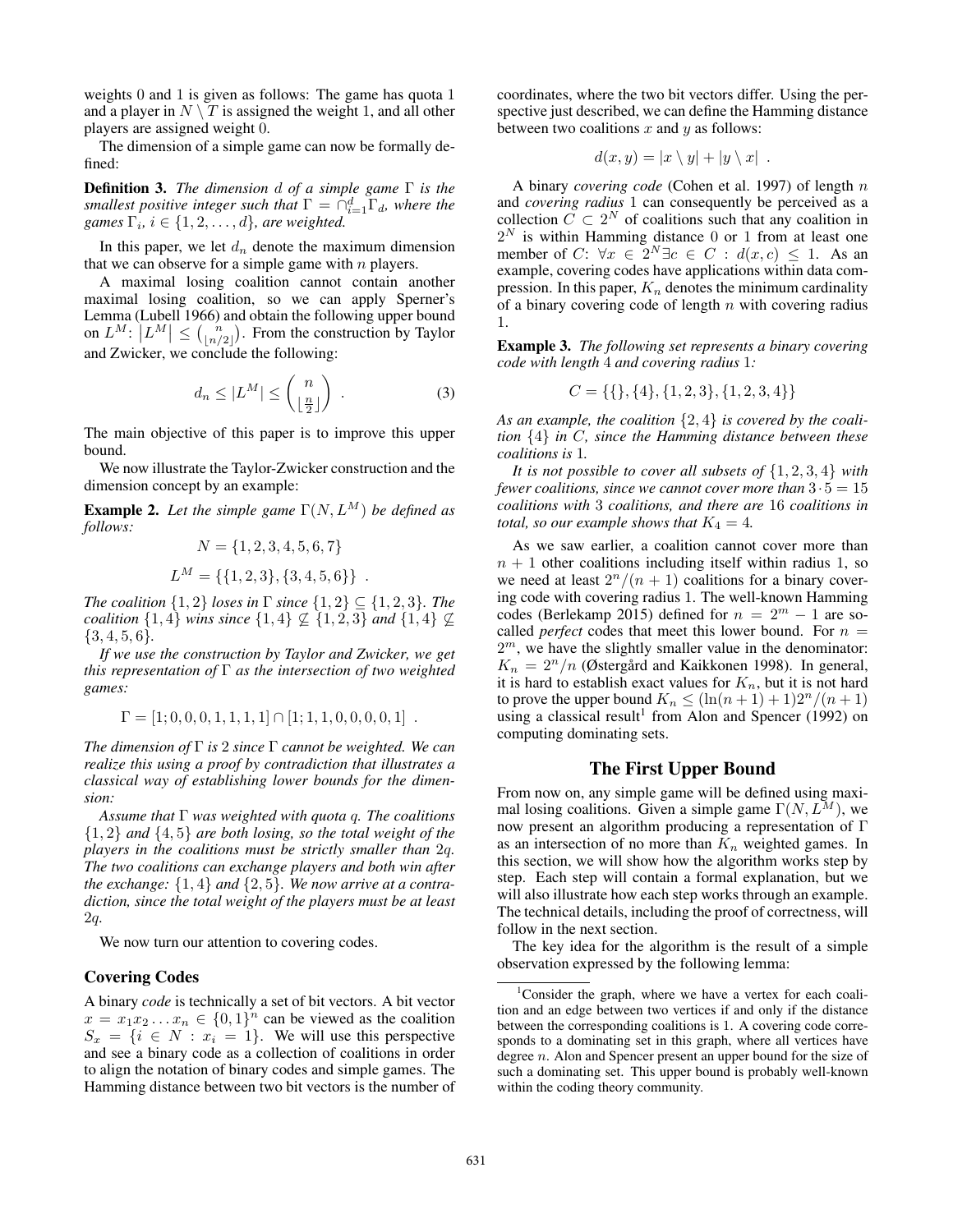**Lemma 1.** *If*  $L^M = \bigcup_{i=1}^p L_i$ *, then* 

$$
\Gamma(N, L^M) = \bigcap_{i=1}^p \Gamma(N, L_i) .
$$

*Proof.* Assume that  $x \subseteq N$  is losing in  $\Gamma(N, L^M)$ . There must be an  $y \in L^M$  such that  $x \subseteq y$ . This means that x loses in any of the games  $\Gamma(N, L_i)$  with  $y \in L_i$ . On the other hand, x will lose in  $\Gamma(N, L^M)$  if x loses in  $\cap_{i=1}^p \Gamma(N, L_i)$ , since  $x$  must be a subset of at least one  $y$  that is a member of  $L^M$ .

The objective for our algorithm is to use the lemma and partition  $L^M$  into a small number of sets such that all the corresponding games are weighted.

The game that we use as an example is the following simple game with players  $\{1, 2, 3, 4\}$ : A coalition wins if and only if both of the players 1 and 2 are members of the coalition or both of the players 3 or 4 are members. As an example, the coalition  $\{1, 2, 4\}$  wins, since both of the players 1 and 2 have joined the coalition. On the other hand, the coalition  $\{1, 3\}$  is losing – and, in fact, it is a maximal losing coalition, since this coalition will turn into a winning coalition if any of the other players join it. As a side remark, this game belongs to a class of simple games that has been studied in detail by Freixas and Puente (2001).

We are now ready to describe how our algorithm works:

#### Input

The input to the algorithm is a simple game  $\Gamma(N, L^M)$ . Example:

$$
N = \{1, 2, 3, 4\}
$$
  

$$
L^M = \{\{1, 3\}, \{1, 4\}, \{2, 3\}, \{2, 4\}\}
$$

#### Step 1

Construct a collection of coalitions  $C \subset 2^N$  such that any coalition in  $L^M$  is within Hamming distance 0 or 1 from at least one coalition in  $C: \forall x \in L^{\tilde{M}} \exists c \in C : d(x, c) \leq 1.$ Example:

$$
C=\{\{4\},\{1,2,3\}\}
$$

# Step 2

Let  ${L_c}_{c \in C}$  be a partition of  $L^M$  such that all members of  $L_c$  have distance 0 or 1 to  $c: \forall x \in L_c : d(x, c) \leq 1$ . Example:

$$
L_{\{4\}} = \{\{1,4\},\{2,4\}\}\
$$

$$
L_{\{1,2,3\}} = \{\{1,3\},\{2,3\}\}\
$$

#### Step 3

For each  $c \in C$ , we now represent  $\Gamma(N, L_c)$  as a weighted game  $[q^c; w_1^c, w_2^c, \dots, w_n^c]$ . We prove that  $\Gamma(N, L_c)$  is weighted for any  $c \in \overline{C}$  and provide the details on how to compute the weights and the quota in Lemma 2 below. Example:

$$
\begin{aligned} \Gamma(N,L_{\{4\}})=[2;1,1,2,0] \\ \Gamma(N,L_{\{1,2,3\}})=[2;1,1,0,2] \end{aligned}
$$

Table 1: Lower and upper bounds for  $d_n$  combining our findings with the results from ( $\emptyset$ stergård and Kaikkonen 1998) and (Olsen, Kurz, and Molinero 2016).

|  | $\boldsymbol{n}$ | Lower bound | Upper bound | $\boldsymbol{n}$<br>n/2 |
|--|------------------|-------------|-------------|-------------------------|
|  | 6                |             | 12          | 19                      |
|  | 7                |             | 16          | 34                      |
|  | 8                | 14          | 32          | 69                      |
|  | 9                | 18          | 62          | 125                     |
|  | 10               | 36          | 120         | 251                     |
|  | 11               | 66          | 192         | 461                     |
|  | 12               | 132         | 380         | 923                     |
|  | 13               | 166         | 704         | 1715                    |
|  | 14               | 325         | 1408        | 3431                    |
|  | 15               | 585         | 2048        | 6434                    |
|  |                  |             |             |                         |

# Output

Finally, we can use Lemma 1 and express  $\Gamma$  as the intersection of the weighted games that we have constructed in Step 3:  $\Gamma = \bigcap_{c \in C} [q^c; w_1^c, w_2^c, \dots, w_n^c]$ . Example:

$$
\Gamma=[2;1,1,2,0]\cap[2;1,1,0,2]
$$

This concludes the description of our algorithm.

In Step 1, we can actually use a binary covering code of length n with covering radius 1 for *any* simple game involving n players. As a consequence, any simple game can be implemented as the intersection of no more than  $K_n$ weighted games. This allows us to set up the following upper bounds on  $d_n$  using the facts on  $K_n$  from the previous section:

$$
d_n \le K_n = \frac{2^n}{n+1} \text{ for } n = 2^m - 1 \tag{4}
$$

$$
d_n \le K_n = \frac{2^n}{n} \text{ for } n = 2^m \tag{5}
$$

$$
d_n \le K_n \le (\ln(n+1) + 1)\frac{2^n}{n+1} \text{ for all } n \tag{6}
$$

In all three cases, the upper bounds are considerably smaller than  $\frac{n}{\ln n}$  $\binom{n}{\frac{n}{2}}$  which can be seen from (2). The first two upper bounds represent an improvement on roughly a factor  $\sqrt{n}$ and the bounds are all  $o((\frac{n}{n})$  $\binom{n}{\frac{n}{2}}$ ).

It is important to observe that it might be a bad idea to use a binary covering code as a "one size fits all" solution, since we do not exploit the structure of  $L^M$  for the specific game at hand if we follow this approach.

Østergård and Kaikkonen (1998) have listed some upper bounds for  $K_n$  that we also can use as upper bounds for  $d_n$ . Table 1 presents these upper bounds together with lower bounds from (Olsen, Kurz, and Molinero 2016).

#### Technical Details for the First Upper Bound

We now take another look at our approach, where we formally prove our first upper bound and state the bound as a theorem.

We have to ensure that our algorithm is correct in the sense that it is able to express any input game as an intersection of weighted games. It is clearly possible to produce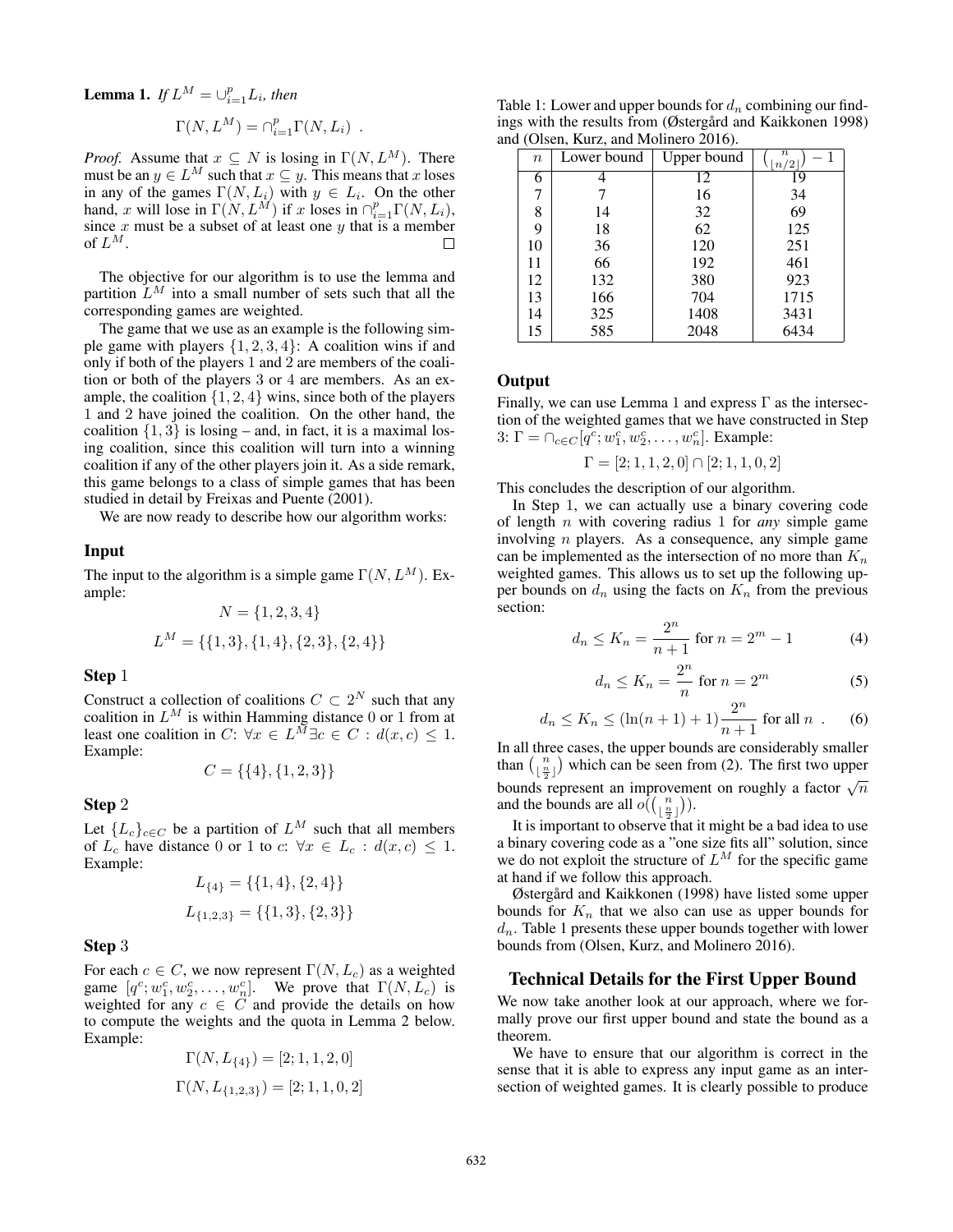the collection  $C$  in Step 1 and to construct the partition of  $L^M$  in Step 2. The algorithm uses the decomposition approach suggested by Lemma 1, so we only have to check that all the games considered in Step 3 are weighted.

### **Lemma 2.**  $\Gamma(N, L_c)$  *is weighted for any*  $c \in C$ *.*

*Proof.* All the members of  $L_c$  are maximal losing coalitions, so it is not possible to find two members of  $L_c$  such that one of them contains the other. This means there are three cases that we have to consider:

1.  $\forall x \in L_c : x \subset c$ 

$$
2. \, L_c = \{c\}
$$

3.  $\forall x \in L_c : c \subset x$ 

We now show how to express  $\Gamma(N,L_c)$  as a weighted game in all three cases.

Case 1: The set  $L_c$  consists of coalitions, where exactly one element has been removed from c for each member of  $L_c$ . Let R denote the set of removed elements:  $R = \bigcup_{x \in L_c} (c \setminus x)$ . Let us consider a set S that is winning and is contained in c. For any  $x \in L_c$ , we know that S is not contained in  $x$ , so  $S$  must contain the element that has been removed from  $c$  to form  $x$ . In other words,  $S$  cannot win in  $\Gamma(N,L_c)$  unless  $S \backslash c \neq \emptyset$  or  $R \subseteq S$ . On the other hand, it is not hard see that S wins if  $S \setminus c \neq \emptyset$  or  $R \subseteq S$ . This means that we can implement  $\Gamma(N,L_c)$  as the weighted game with  $q = |R|$  and weights as follows:  $w_i = |R|$  for  $i \notin c$ ,  $w_i = 1$ for  $i \in R$  and  $w_i = 0$  for the remaining players.

As an example, we consider the game  $\Gamma(N,L_c)$  with  $N = \{1, 2, 3, 4, 5\}, c = \{1, 2, 3, 4\}$  and  $L_c =$  $\{\{1, 2, 3\}, \{1, 2, 4\}, \{1, 3, 4\}\}.$  For this game we have  $R =$  ${2, 3, 4}$  and  $\Gamma(N, L_c) = [3; 0, 1, 1, 1, 3].$ 

Case 2: In this case, we can use the weighted game with quota  $q = 1$ , where we assign the weight 0 to all players in c and the weight 1 to all other players.

Case 3: All the members of  $L_c$  are constructed by adding exactly one element to c. Let A denote the set of added elements:  $A = \bigcup_{x \in L_c} (x \setminus c)$ . If a coalition S wins and S only contains players in  $c \cup A$ , then S has to contain at least two players in  $A$  (otherwise  $S$  would lose). Conversely,  $S$ wins if S contains a player not in  $c \cup A$  or at least two of the players in A. This implies that  $\Gamma(N,L_c)$  can be expressed as a weighted game with quota  $q = 2$  and the following weight distribution:  $w_i = 2$  for  $i \notin c \cup A$ ,  $w_i = 1$  for  $i \in A$  and  $w_i = 0$  for the players in c.

An example for case 3:  $\Gamma(N, L_c)$  with  $N = \{1, 2, 3, 4, 5, 6, 7\}, \quad c = \{1, 2, 3\}$  and  $L_c = \{ \{1, 2, 3, 4\}, \{1, 2, 3, 5\}, \{1, 2, 3, 6\} \}.$  Here we have  $A = \{\hat{4}, 5, 6\}$  and  $\Gamma(N, L_c) = [2, 0, 0, 0, 1, 1, 1, 2].$ 

We are now ready to formally state the main contribution of our paper:

**Theorem 1.** Let  $\Gamma(N, L^M)$  be a simple game and let  $C \subset$  $2^N$  *be a collection of coalitions such that*  $\forall x \in L^M \exists c \in C$ :  $d(x, c) \leq 1$ *. The dimension of*  $\Gamma(N, L^M)$  *is bounded from above by*  $|C|$ *.* 

*Proof.* We can use our algorithm to produce a representation of  $\Gamma$  as the intersection of  $|C|$  weighted games. Lemma 1 and Lemma 2 guarantee that our algorithm is correct. and Lemma 2 guarantee that our algorithm is correct.

It is important to note that the special case  $C = L^M$  corresponds to the  $|L^M|$ -upper bound presented by Taylor and Zwicker (1999).

If we have a binary covering code with covering radius 1, then we can use it as  $C$  in the theorem. We therefore have the following corollary:

# Corollary 1.

$$
d_n \leq K_n
$$

It is important to stress that we only require  $C$  to "cover" the set  $L^M$  in the theorem above. We might be able to exploit the structure of  $L^M$  in order to achieve a better upper bound than in the corollary, where the underlying collection covers all possible coalitions. As an example, we might use the fact that  $L^M$  is a Sperner family, where no member contains another member of the family. This explains why we have chosen to express the bound  $d_n \leq K_n$  as a corollary, since the theorem is a stronger result.

# The Second Upper Bound

In this section, we will once again use the key idea from Lemma 1 and prove another upper bound generalizing the  $|L^M|$ -upper bound presented by Taylor and Zwicker (1999). This upper bound is related to a special type of binary codes referred to as SECDED codes that are defined as follows: A SECDED code is a binary code, where any two of the members have pairwise Hamming distance at least 4.

**Theorem 2.** Let  $\Gamma(N, L^M)$  be a simple game. The dimen- $\sin$  of  $\Gamma(N,L^{\bar{M}})$  *is bounded from above by*  $\frac{1}{2}(|L^{\bar{M}}|+|C|)$ *for some collection*  $C \subseteq L^M$  *of maximal losing coalitions satisfying*  $\forall x, y \in C : d(x, y) \geq 4$ .

*Proof.* Let M be a maximal set of pairs  $(x, y) \in L^M \times L^M$ such that  $x \neq y$  and  $d(x, y) \leq 3$  and such that an element in  $L^M$  occurs in no more than one pair. We claim that the game  $\Gamma(N, \{x, y\})$  is weighted for any  $(x, y) \in M$ . One member of  $L^M$  cannot contain another member of  $L^M$ , so there are only two possible cases to consider:  $d(x, y) = 2$ and  $d(x, y) = 3$ .

First, we will prove that  $\Gamma(N, \{x, y\})$  is weighted for the most complicated case  $d(x, y) = 3$ . Without loss of generality, we assume that  $x \setminus y$  contains two players and  $y \setminus x$ contains one player. A coalition wins in the game if and only if: 1) the coalition contains at least one player in  $N \setminus (x \cup y)$ , or 2) the coalition contains one of the players in  $x \ y$  and the player in  $y \setminus x$ . We implement the game  $\Gamma(N, \{x, y\})$  as a weighted game with quota  $q = 3$ . The players in  $N \setminus (x \cup y)$ get weight 3. The two players in  $x \setminus y$  get weight 1, and the player in  $y \setminus x$  gets weight 2. All the players in  $x \cap y$  are assigned the weight 0.

Let us illustrate the construction for  $d(x, y) = 3$  with the example with  $N = \{1, 2, 3, 4, 5, 6, 7\}, x = \{1, 2, 3, 4\}$ and  $y = \{2, 3, 5\}$ . The corresponding weighted game is  $[3; 1, 0, 0, 1, 2, 3, 3].$